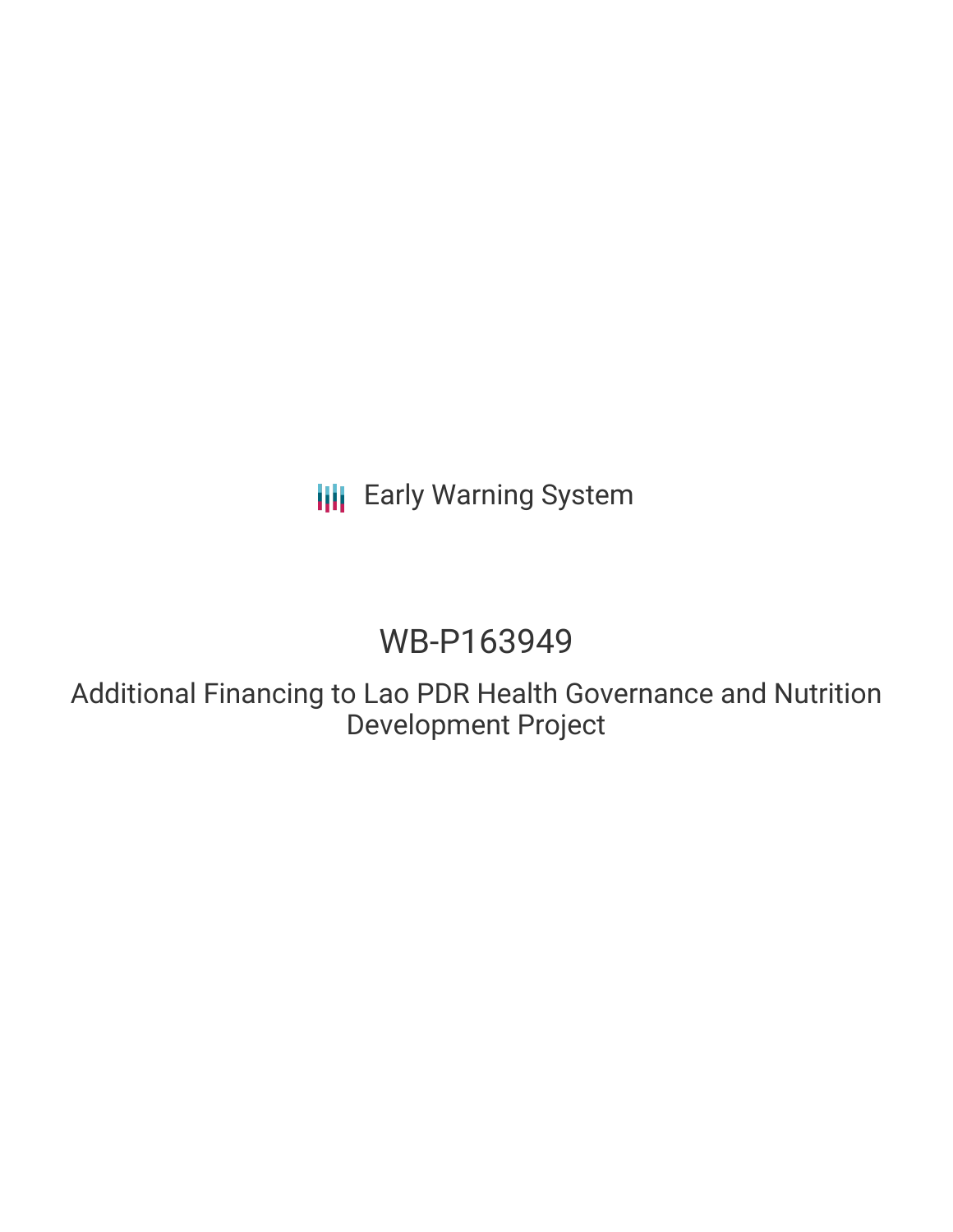

### **Quick Facts**

| <b>Countries</b>               | Laos                                                 |
|--------------------------------|------------------------------------------------------|
| <b>Financial Institutions</b>  | World Bank (WB)                                      |
| <b>Status</b>                  | Approved                                             |
| <b>Bank Risk Rating</b>        | U                                                    |
| <b>Voting Date</b>             | 2017-09-27                                           |
| <b>Borrower</b>                | Lao People's Democratic Republic, Ministry of Health |
| <b>Sectors</b>                 | <b>Education and Health</b>                          |
| <b>Investment Amount (USD)</b> | \$10.00 million                                      |
| <b>Project Cost (USD)</b>      | \$15.00 million                                      |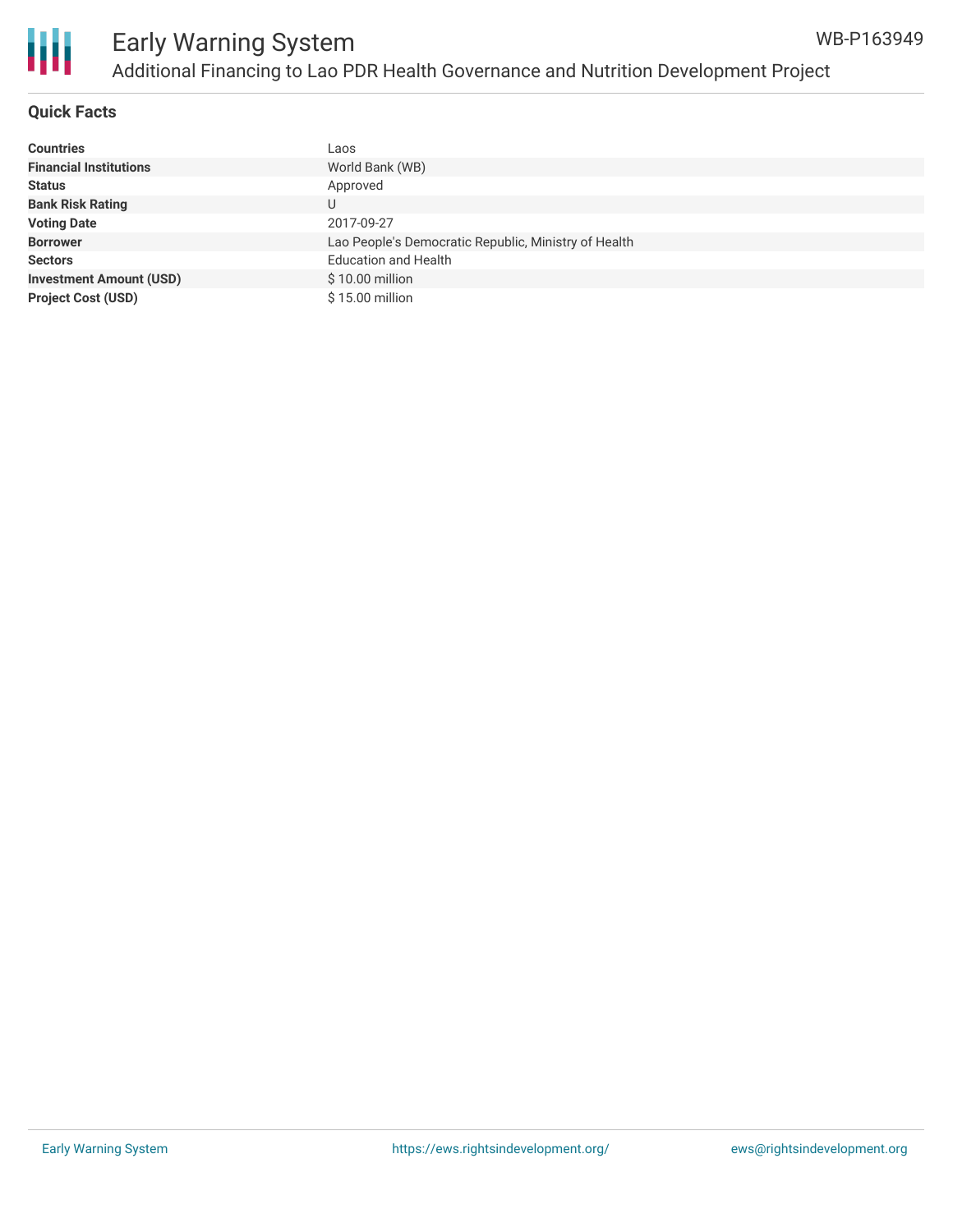

#### **Project Description**

According to IFC website, the objective of the Additional Financing for the Health Governance and Nutrition Development Project for Lao People's Democratic Republic is to help increase coverage of reproductive, maternal and child health, and nutrition services in target areas in Lao PDR. The Additional Financing (AF) from IDA, the MDTF-IDFHP, and the PHRD will help finance the costs associated with additional and expanded scope of activities to scale up the impact and development effectiveness of the original project. It will also improve the prospect that key programs and interventions currently supported under the HGNDP will be sustained. The AF will continue to support improvement of coverage of reproductive, maternal and child health (MCH), and nutrition services.

The project has the following components:

- 1. Health Sector Governance Reform
- 2. Service Delivery
- 3. Nutrition Soial and Behavior Change Communication
- 4. Project Management, Monitoring and Evaluation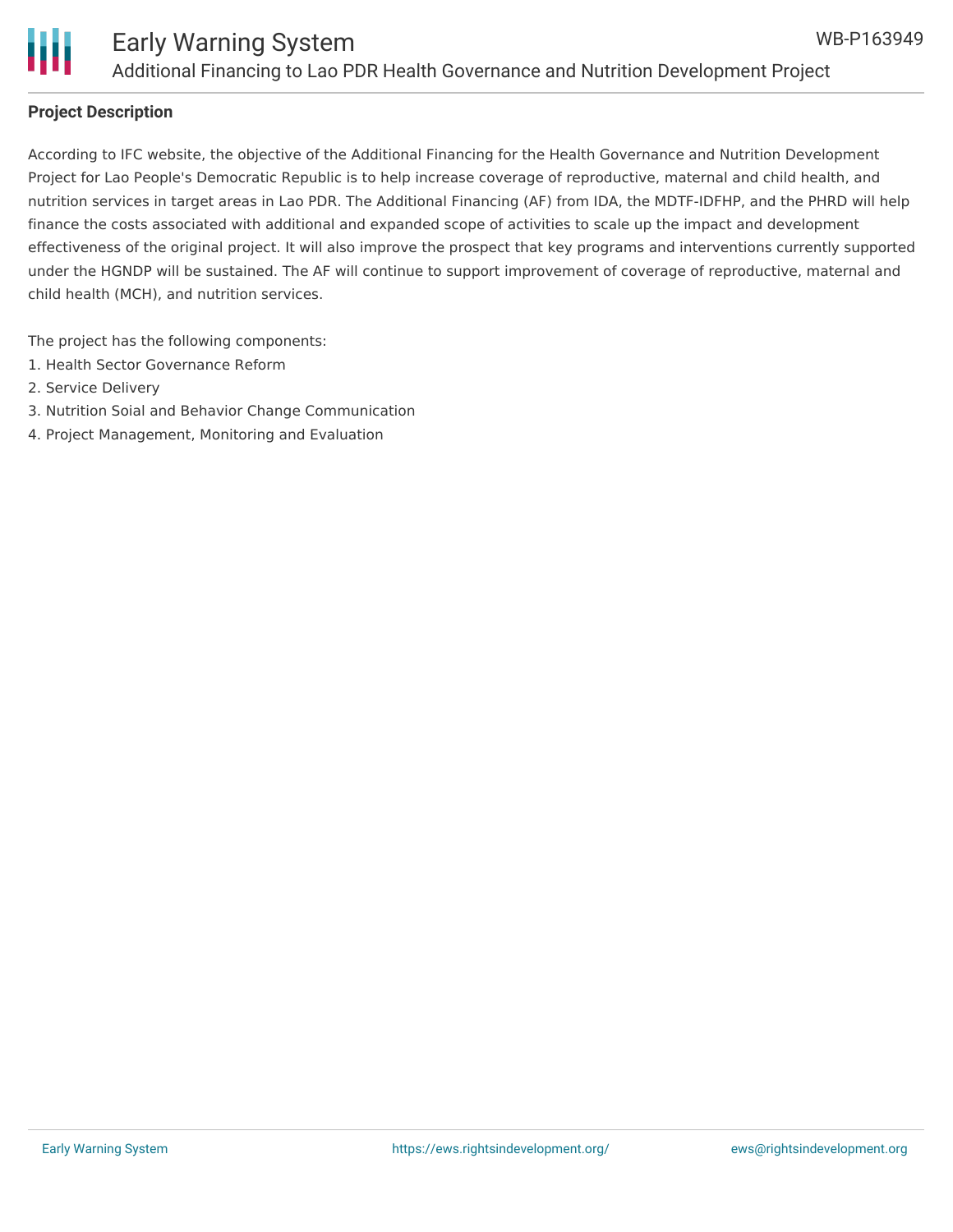

## Early Warning System Additional Financing to Lao PDR Health Governance and Nutrition Development Project

### **Investment Description**

World Bank (WB)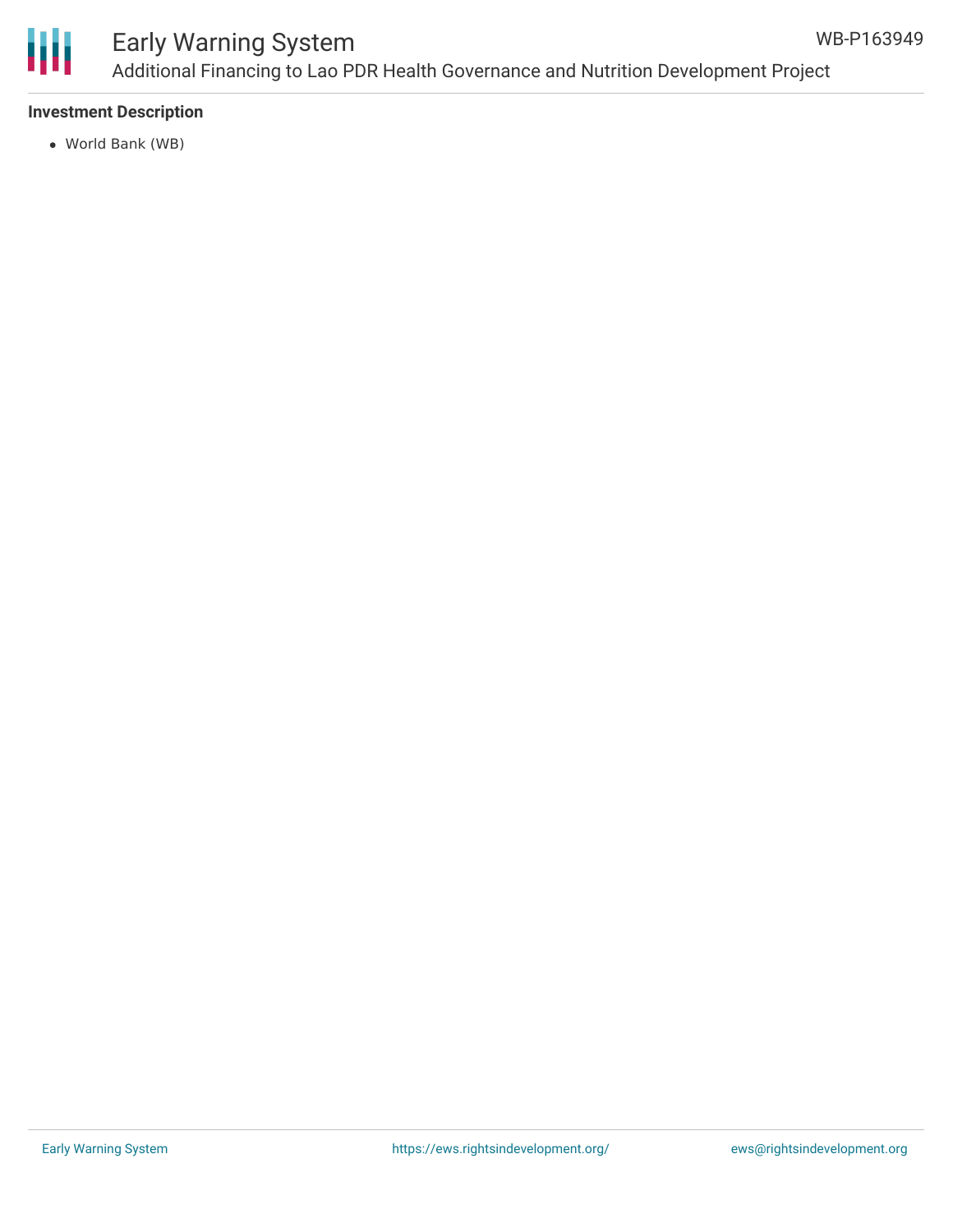

### **Contact Information**

Team Leader: Somil Nagpal Senior Health Specialist No contact information provided at the time of disclosure.

Client/Borrower: Mr. Angkhansada Mouangkham Deputy Director General, External Finance Department Email Address: angkhansada@yahoo.com

Implementing Agency: Dr Prasongsidh Boupha Director General, Lao PDR Ministry of Health Email Address: adb2laos@loxinfo.co.th

#### ACCOUNTABILITY MECHANISM OF WORLD BANK

The World Bank Inspection Panel is the independent complaint mechanism and fact-finding body for people who believe they are likely to be, or have been, adversely affected by a World Bank-financed project. If you submit a complaint to the Inspection Panel, they may investigate to assess whether the World Bank is following its own policies and procedures for preventing harm to people or the environment. You can contact the Inspection Panel or submit a complaint by emailing ipanel@worldbank.org. You can learn more about the Inspection Panel and how to file a complaint at: http://ewebapps.worldbank.org/apps/ip/Pages/Home.aspx.